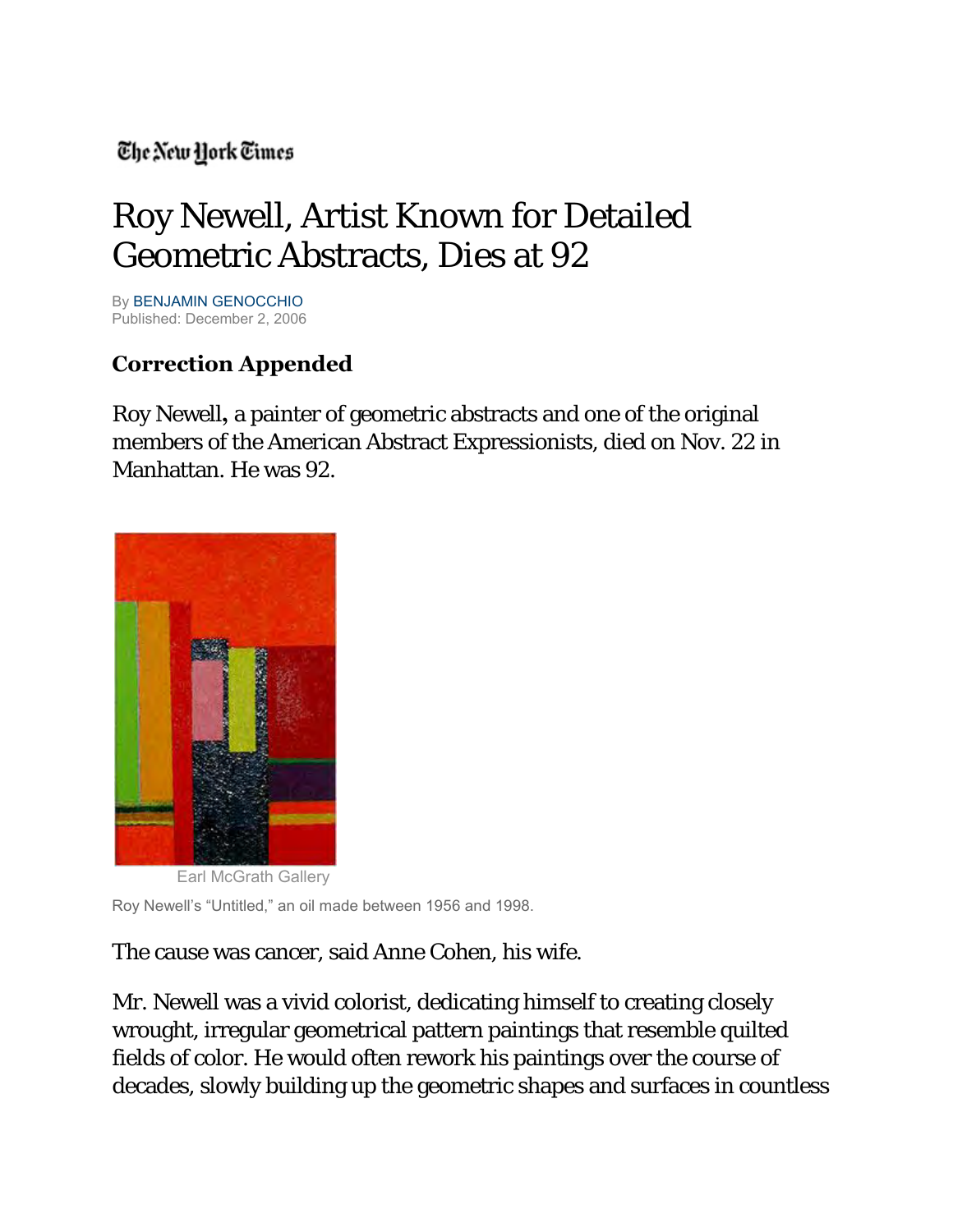layers, using great densities of paint. Some of his paintings are an inch thick.

Though quietly admired by critics and peers, Mr. Newell remained outside of the art world mainstream. His market and visibility suffered from his irascible personality and his relentless perfectionism. He was a slow, episodic worker, showing seldom in a career of almost 70 years. His total output is believed to be fewer than 100 paintings.

Money never motivated him, and he had immense difficulty parting with paintings; in one famous incident, he requested a painting back from a collector so that he could rework it. Among his few patrons and supporters were the painters Willem and Elaine de Kooning, who in 1988 gave a painting by him to the [Guggenheim Museum.](http://topics.nytimes.com/top/reference/timestopics/organizations/g/guggenheim_solomon_r_museum/index.html?inline=nyt-org) It is one of the few by him in a major museum collection, though recognition of his importance as an artist has gradually increased over time.

Roy Newell was born on the Lower East Side of Manhattan on May 10, 1914, the son of immigrants from Eastern Europe. He was one of four children, who all grew up in poverty after their father abandoned them. His mother, who was illiterate, worked odd jobs to support the family. He attended school only sporadically, immersing himself in poetry when he was there; he also learned to draw.

He was almost entirely self-taught as an artist, taking as his models and mentors the early Modern artists, particularly Cézanne; Kasimir Malevich and Russian Constructivists; and the Nabis painters. Later he was also drawn to the work of Albert Pinkham Ryder (1847-1917), whose former studio on West 15th Street he once used as a studio and home.

In the early 1940s a chance meeting with de Kooning at the [New York](http://topics.nytimes.com/top/reference/timestopics/organizations/n/new_york_public_library/index.html?inline=nyt-org)  [Public Library](http://topics.nytimes.com/top/reference/timestopics/organizations/n/new_york_public_library/index.html?inline=nyt-org) on 42nd Street drew him into the Abstract Expressionists'  $|$ circle. He was later a member of the Eighth Stree**t Artists' Club, an early** gathering of a number of notable artists associated with the New York School, like de Kooning, Arshile Gorky, Franz Kline and Phillip Pavia.